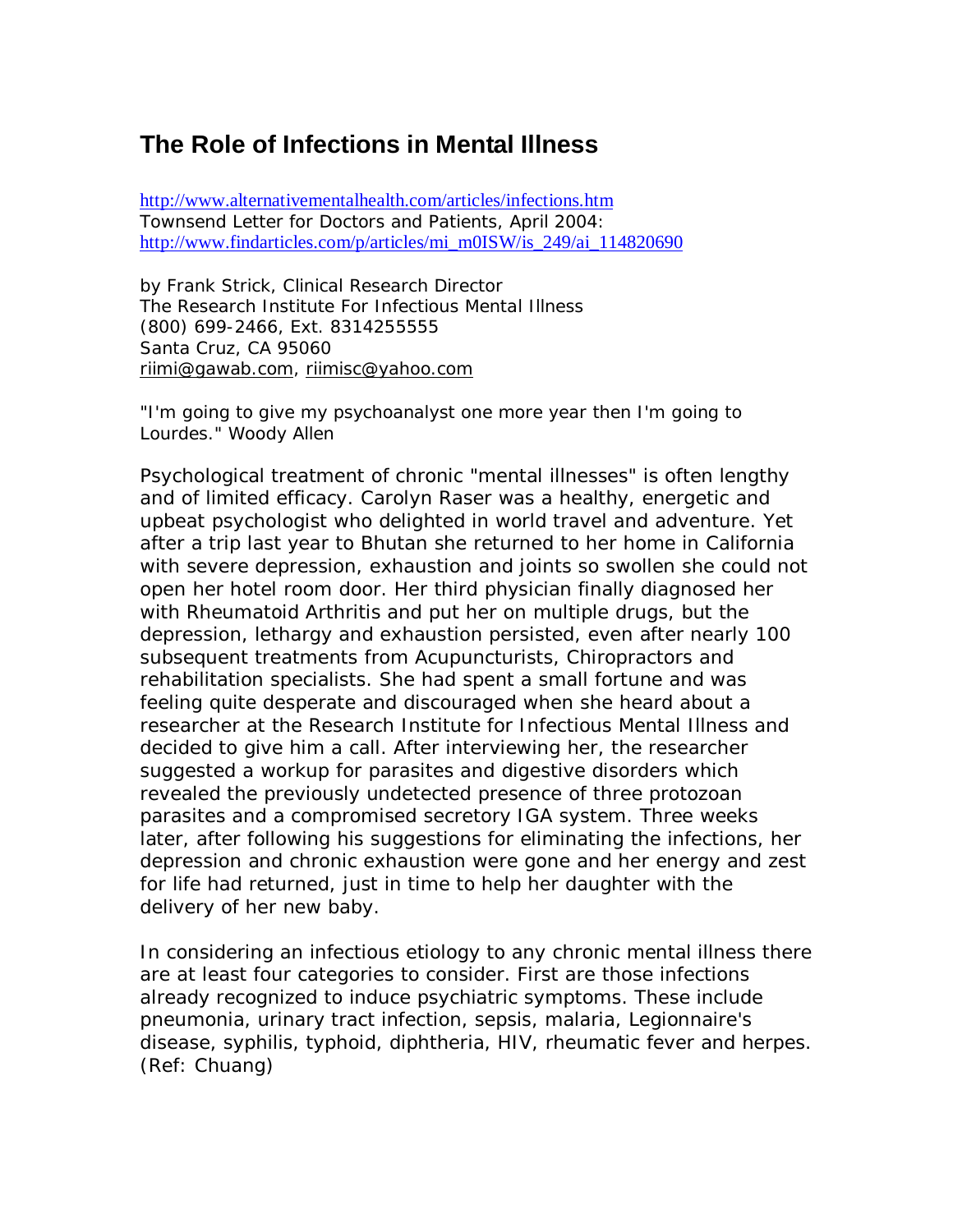While the psychiatric effects of these infections are known to the medical field, they are rarely screened for if the initial presentation is made to a mental health professional. Moreover, the significance of some of these infections may date back to prenatal development. Research done at the Johns Hopkins Children's Center and published in the Archives of General Psychiatry in 2001 found that mothers with evidence of Herpes Simplex Type 2 infection at the time of pregnancy had children almost six times more likely to later develop schizophrenia. And in the US, Europe and Japan, birth clusters of individuals who develop schizophrenia later in life closely mirror the seasonal distribution of Ixodes ticks at the time of conception (Lyme disease).

Second are those parasitic infections such as neurocysticercosis where the brain is directly invaded by the infective agent through a wellestablished, imageable (visible on brain scan) mechanism (cysts, lesions, cerebral swelling etc.) Signs of psychiatric disease (depression and psychosis) were found in over 65% of neurocysticercosis cases (caused by a tapeworm whose incidence in the US is rising due to demographic increases in foreign immigrant populations.) [Ref: Forlenza]

While the mechanisms for psychiatric manifestations are easy to demonstrate when brain tissue is directly affected, there are also multiple documented reports in the literature of psychiatric symptoms associated with other parasites like giardiasis, ascaris (roundworm), trichinae (cause of trichinosis), and Lyme borrelia and viruses like borna virus. Documentation also exists of these psychiatric symptoms resolving when the underlying hidden infection is treated.

Dr. J. Packman of Yale University wrote over ten years ago that "Patients with parasitic loads are more likely to exhibit mental status changes and there is an improvement in mental status of a subset of psychiatric patients following treatment for parasites." In fact, a review of 1300 human cases of trichinosis in Germany found CNS (central nervous system) involvement in up to 24% of the cases (Menningeal inflammation or encephalitis). [Ref: Froscher]

Clinically, in cases like neurocysticercosis, the problem is not the lack of a well-defined mechanism but the lack of mental health practitioners qualified to make such a diagnosis or even suspect it. Even infectious disease specialists tend to underestimate the scope of the problem, in part due to underreporting (neurocysticercosis is not a reportable condition in most states and the incidence of trichinosis is,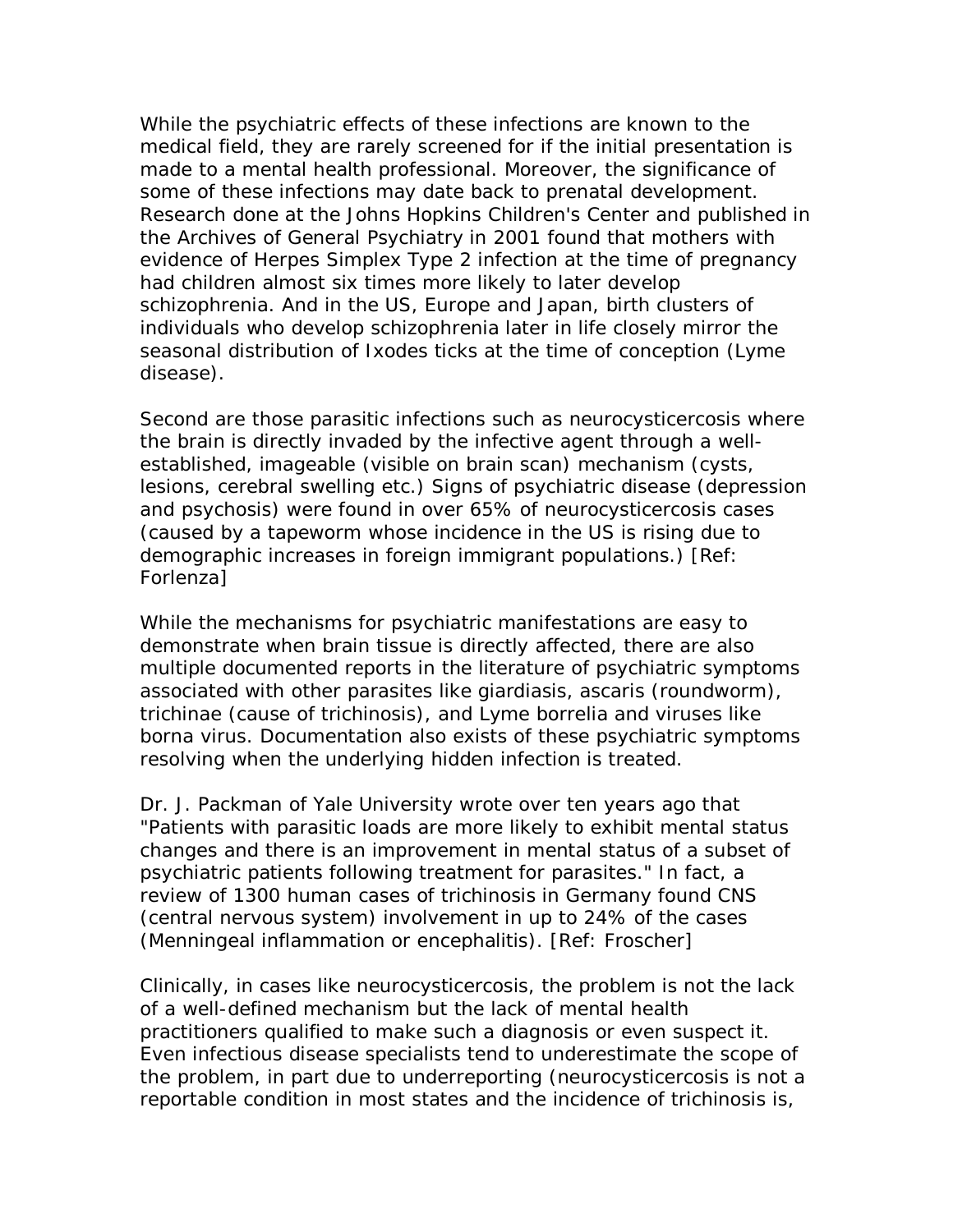we believe, vastly underestimated according to newly developed antibody assays only made available in 2003).

Next are those parasitic, bacterial and viral infections like toxoplasmosis and strep where a strong statistical link to mental illness has been demonstrated but research is underway to establish a causal connection. In humans acute infection with toxoplasmosis gondii can cause brain lesions, changes in personality and symptoms of psychosis including delusions and auditory hallucinations.

Researchers at Rockefeller University and NIMH have suggested that after streptococcal infection some children may be at increased risk for Obsessive Compulsive Disorder. Toxoplasma gondii can alter behavior and neurotransmitter function. Since 1953, eighteen out of nineteen studies of T. gondii antibodies in persons with schizophrenia and other severe psychiatric disorders have reported a higher percentage of T. gondii antibodies in the affected persons. For example, in one large study toxoplasmosis infection was twice as common in mentally handicapped patients as in healthy controls and in a recent German study of "individuals with first episode schizophrenia compared to matched controls, 42% of the former compared to just 11% of the latter had antibodies to toxoplasma."

Two other studies found that exposure to cats (the primary carrier for toxoplasmosis transmission) in childhood is a risk factor for the development of schizophrenia. Furthermore, certain antipsychotic and mood-stabilizer drugs such as Halperidol and Valproic acid inhibited this parasite in vitro at a concentration below that found in the cerebrospinal fluid and blood of individuals being treated with this medication, suggesting that some medications used to treat schizophrenia and bipolar disorder may actually work by inhibiting the replication of toxoplasmosis gondii. (Ref: Jones-Brando, Torrey, Yolken)

Other studies have shown that antipsychotic drugs like Thorazine, Haldol and Clozapine inhibit viral replication and that the cerebrospinal fluid of patients with recent-onset schizophrenia shows a significant increase in reverse transcriptase (an enzyme) activity - which is an important component of infectious retroviruses (a type of virus). Furthermore, when the CSF (cerebral spinal fluid) from these patients was used to inoculate a New World monkey cell line there was a tenfold increase in reverse transcriptase activity which suggests the presence of a replicating virus. Malhotra has demonstrated the absence of CCR5-32 homozygotes (specific matching genetic codes) in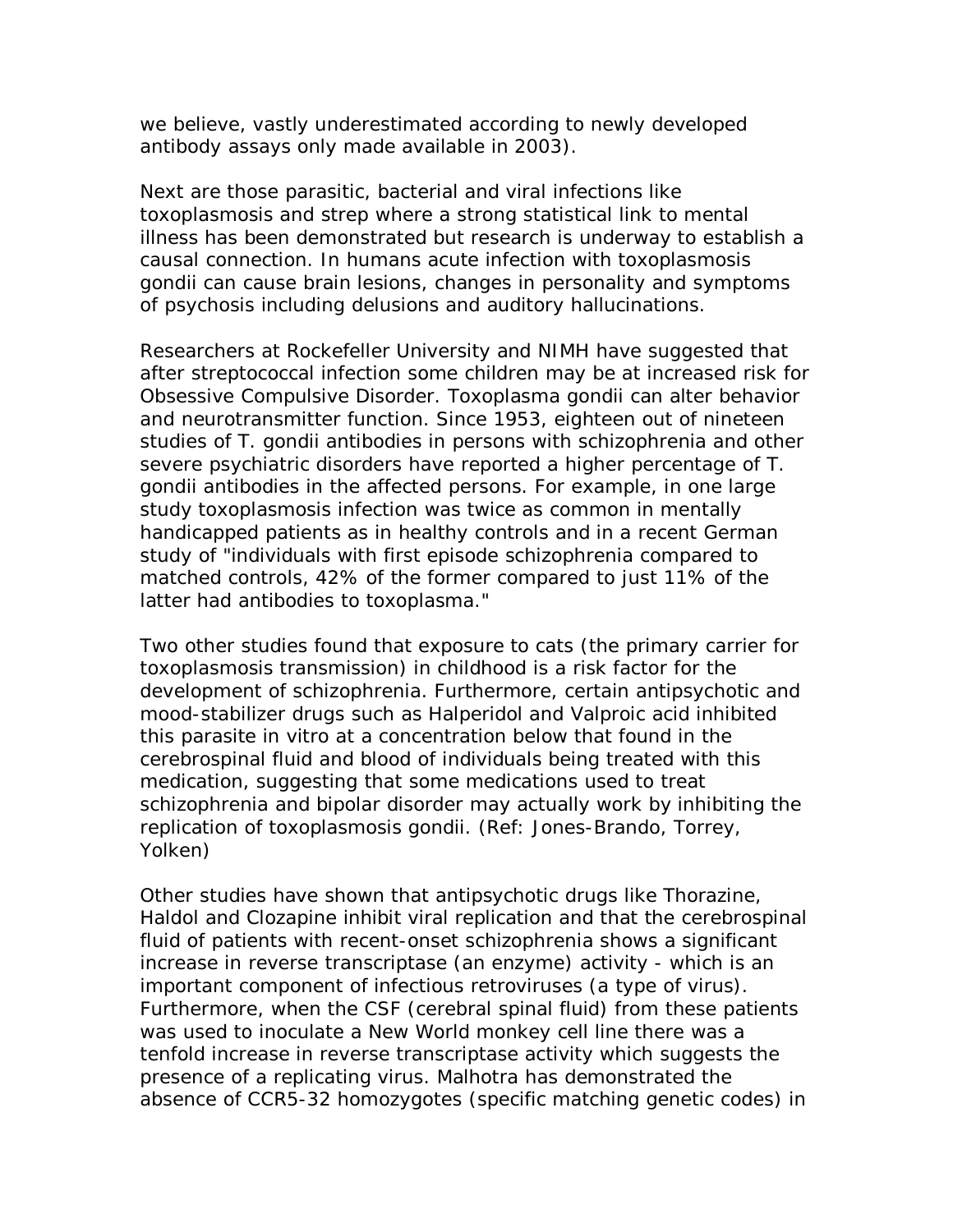over 200 schizophrenic patients - which dramatically increases susceptibility to retroviral infection. (Ref: F. Yee)

It is research like this that has led Johns Hopkins virologist Robert Yolken and psychiatry professor and former special assistant to the Director of the National Institute for Mental Health Dr. E. Fuller Torrey to believe that toxoplasmosis is one of several infectious agents that causes most cases of schizophrenia and bipolar disorder. The idea is not new. In fact, as far back as 1922 the famous psychiatrist Karl Menninger hypothesized that schizophrenia was "in most instances the byproduct of viral encephalitis."

Torrey notes that in the late nineteenth century schizophrenia and bipolar disorder went from being rare diseases to relatively common ones at the same time that cat ownership became popular. And Yolken designed a retrospective study of twenty-five hundred families showing that mothers of children who later developed psychoses were 4.5 times more likely to have antibodies to toxoplasmosis than the mothers of healthy controls. Due to the frequency of cat ownership, a large percentage of the US population (up to 50%) has been exposed to toxoplasmosis but most immunocompetent carriers remain asymptomatic until another immunological burden such as HIV or a separate parasite weakens the host defenses and precipitates pathogenic expression. That is what makes interpretation of the chronic state so tricky, and at the Research Institute for Infectious Mental Illness we make sure to try to identify any parasitic coinfections before deciding on an appropriate course of treatment.

Finally, while toxoplasmosis gets a lot of attention due to Torrey's and Yolken's pioneering studies and the known mechanism of brain lesions, there are many other infective agents that may not target the brain specifically but can severely affect mental function through the cumulative downstream consequences of chronic infection. While the importance of this link in the etiopathogenesis of mental illness is rarely recognized, these focal and systemic infections are very common and their psychiatric effects often severe. (Parasites are the most common causes of mortality and morbidity in the world.)

In this nonspecific category are scores of parasites, protozoa, helminths [intestinal parasites,] bacteria, fungi and viruses which, if not directly invading and disabling brain tissue and neurotransmitter function, do so indirectly by depleting the host of essential nutrients, interfering with enzyme functions, and releasing a massive load of waste products - enteric poisons and toxins which disrupt brain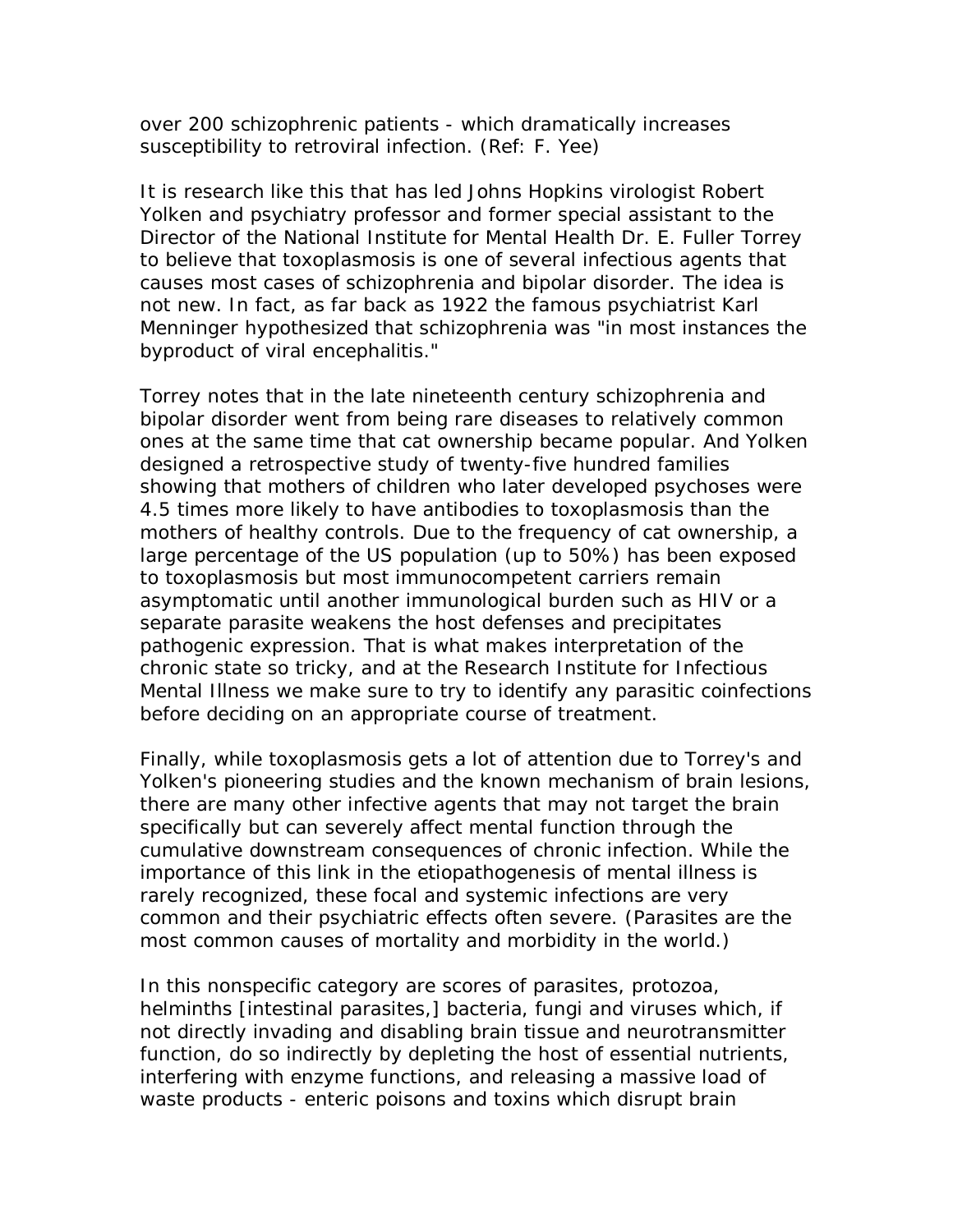metabolism. (A single mature adult tapeworm can lay a million eggs a day and roundworms, which infect about twenty-five per cent of the world's population, lay 200,000 daily).

Remember, the brain is your body's most energy-intensive organ. It represents only three percent of your body weight but utilizes twentyfive percent of your body's oxygen, nutrients and circulating glucose. Therefore any significant metabolic disruptions can impact brain function first. This link is borne out statistically.

Mental patients have much higher rates of parasitic infection than the general population. Between 1995 and 1996 researchers at the University of Ancona did stool tests on 238 residents of four Italian psychiatric institutions and found parasites in 53.8 percent of the residents including all of those residents with behavioral aberrations (Ref: Giacometti). In our experience parasites are often implicated in cognitive dysfunction and chronic emotional stress disorders and, to the untrained eye, classic symptoms like apathy, exhaustion, confusion, appetite and memory loss, "nervous stomach," social withdrawal, lethargy and loss of sex drive and motivation are frequently assumed to signal a depressive disorder without an adequate differential diagnosis being made or even attempted. Adding to the confusion, classic indicators of acute infection such as fever or elevated antibodies often reverse themselves in chronic cases due to secondary hypothyroidism and immunodepression. Unfortunately, until Western psychiatry further recognizes that the mind/body connection goes in both directions patients will continue to suffer from a de facto lack of differential diagnostic criteria in clinically identical syndromes.

Even for those clinicians who recognize the devastating psychological effects that chronic intestinal, focal and even dental infections can have on normal brain function, accurate diagnosis presents formidable challenges. In fact some standard parasite stool test procedures identify less than ten percent of active infections and even the "politically correct" holistic specialty labs miss many infections that are nondetectable in fecal specimens, have inconsistent shedding patterns, are extra intestinal or otherwise hard to identify. For example, according to the World Health Organization, over two billion people are infected with worms, yet rarely will they show up in stool assays.

(These numbers are not surprising once you realize that the exposure vectors are potentially everything you eat, drink, breathe and touch. If you think you have to leave the country to be exposed to exotic